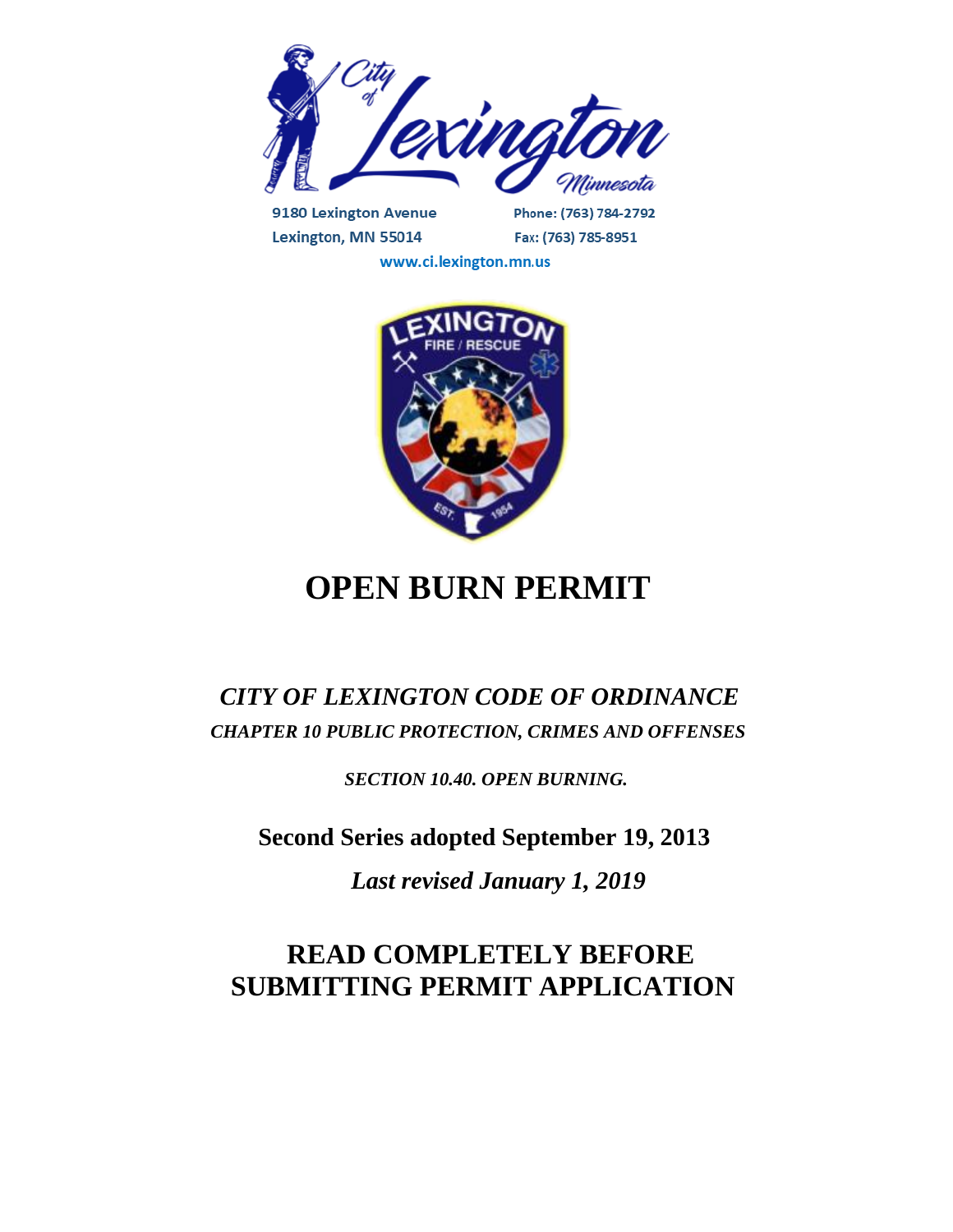**Subd. 1. Purpose.** The purpose of this Section is to establish permitted categories of open burn events for residences within the City of Lexington and provide for a permitting process for residential open burning, except when such open burning is defined as a "Recreational Fire" as prescribed in this Section.

- A. Bucket, shovels, garden hoses connected to a water supply or other approved fireextinguishing equipment shall be readily available for use at any burning site within the City of Lexington.
- B. An attendant shall supervise a fire until such fire has been extinguished.

**Subd. 2. Definitions**. For the purposes of this Section, the terms in this Section have the meaning stated:

- A. **"Open Burning"**  Means the burning of any matter if the resultant combustion products are emitted directly to the atmosphere without passing through a stack, duct or chimney, except a Recreational Fire as defined herein.
- B. "**Recreational Fire"**  Recreational fires can only burn between 8:00 am and 2:00 am and no more than one recreational fire is allowed on any property at one time.
- C. **"Recreational Fire Site"** Means an area of no more than a three (3) foot diameter circle (measured from the inside of the fire ring or border); completely surrounded by non-combustible and non-smoke or odor producing material, either of natural rock, cement, brick, tile or blocks or ferrous metal only and which area is depressed below ground, on the ground, or on a raised bed. Included are permanent outdoor wood burning fireplaces. Burning barrels are not a Recreational Fire Site as defined herein. Recreational Fire Sites shall not be located closer than fifteen (15)feet to any structure or property line.
- D. **"Starter Fuels"**  Means dry, untreated, unpainted kindling, branches, or cardboard, or charcoal fire starter. Paraffin candles and alcohol's are permitted as starter fuels and as aids to ignition only. Propane gas torches or other clean gas burning devices causing minimal pollution may be used to start an Open Burn.

E. **"Wood"** - Means dry, clean fuel only such as twigs, branches, limbs, "presto logs", charcoal, cordwood or untreated dimensional lumber. "Wood" does not include wood that is green, with leaves or needles, rotten, wet, oil soaked, or treated with paint, glue or preservatives. Clean pallets may be used for recreational fires when cut into three (3) foot lengths.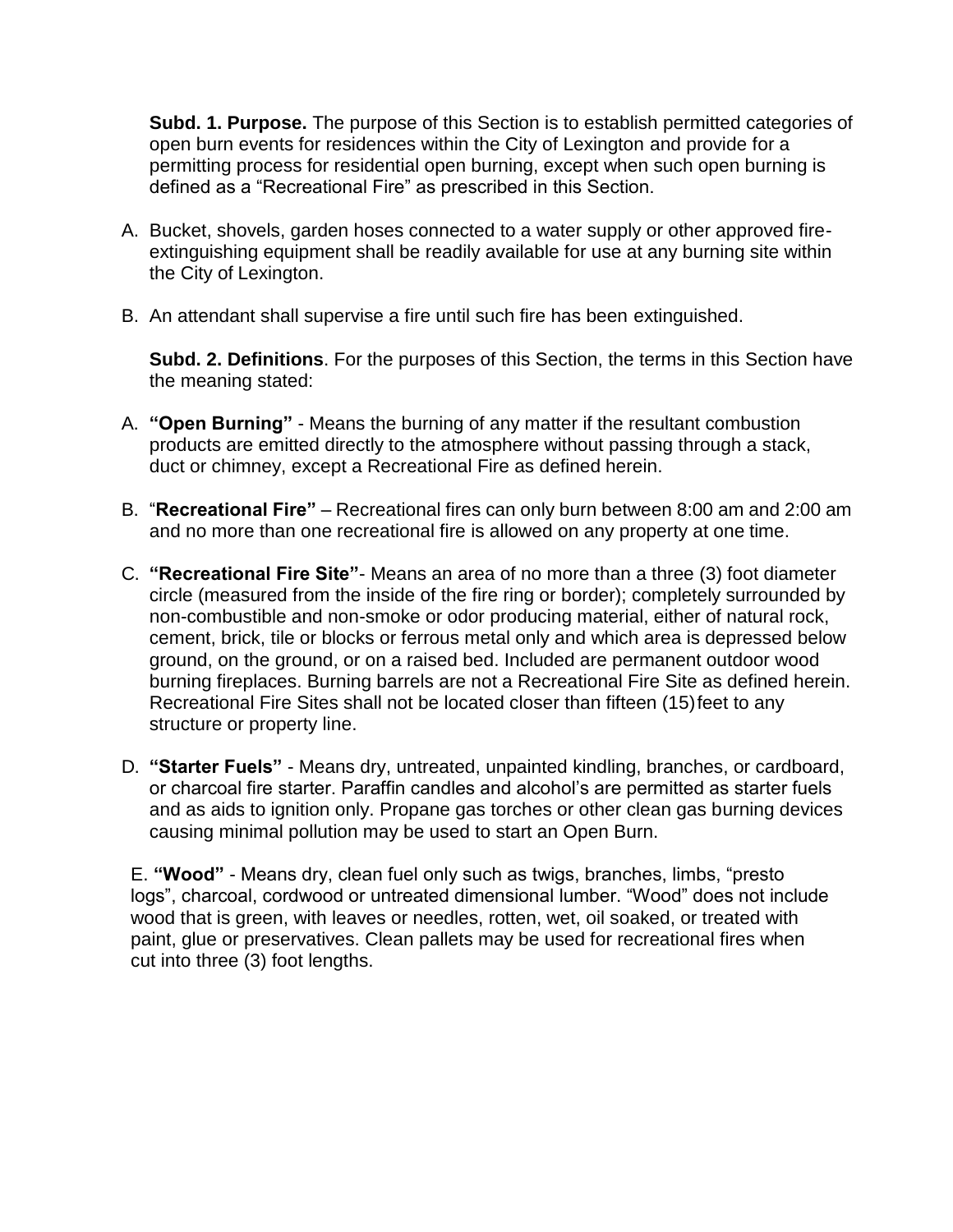#### **Subd. 3. Prohibited Materials**.

- A. No person shall conduct, cause or permit open burning of oils, petrol fuels, rubber, plastics, chemically treated materials, or other materials which produce excessive or noxious smoke such as tires, railroad ties, treated, painted or glued wood, composite shingles, tar paper, insulation, composition board, sheetrock, wiring, paint or paint fillers.
- B. No person shall conduct; cause or permit open burning of hazardous waste or salvage operations, or open burning of solid waste generated from an industrial or manufacturing process or from a service or commercial establishment or building material generated from demolition of commercial or institutional structures. No person shall conduct, cause or permit open burning of discarded material resulting from the handling, processing, storage, preparation, serving or consumption of food.

**Subd. 4. Permit Required for Open Burning**. No person shall start or allow any open burning on any property in the City of Lexington without first having obtained an Open Burn permit, except that a permit is not required for any fire which is a Recreational Fire as defined herein.

**Subd. 5. Purposes Allowed for Open Burning**. Open Burn permits may be issued only for the following purposes:

- A. Elimination of fire or health hazard that cannot be abated by other practical means.
- B. Ground thawing for utility repair and construction.
- C. Disposal of vegetative matter for managing forest, prairie or wildlife habitat, and in the development and maintenance of land and rights-of-way where chipping, composting, land spreading or other alternative methods are not practical.
- D. Disposal of diseased trees generated on site, diseased or infected nursery stock, diseased bee hives.
- E. Disposal of unpainted, untreated, non-glued lumber and wood shakes generated from construction, where recycling, reuse, removal or other alternative disposal methods are not practical.
- F. Fire Training permits can only be issued by the Minnesota Pollution Control Agency (MPCA).
- G. No fire may be allowed to smolder with no flame present.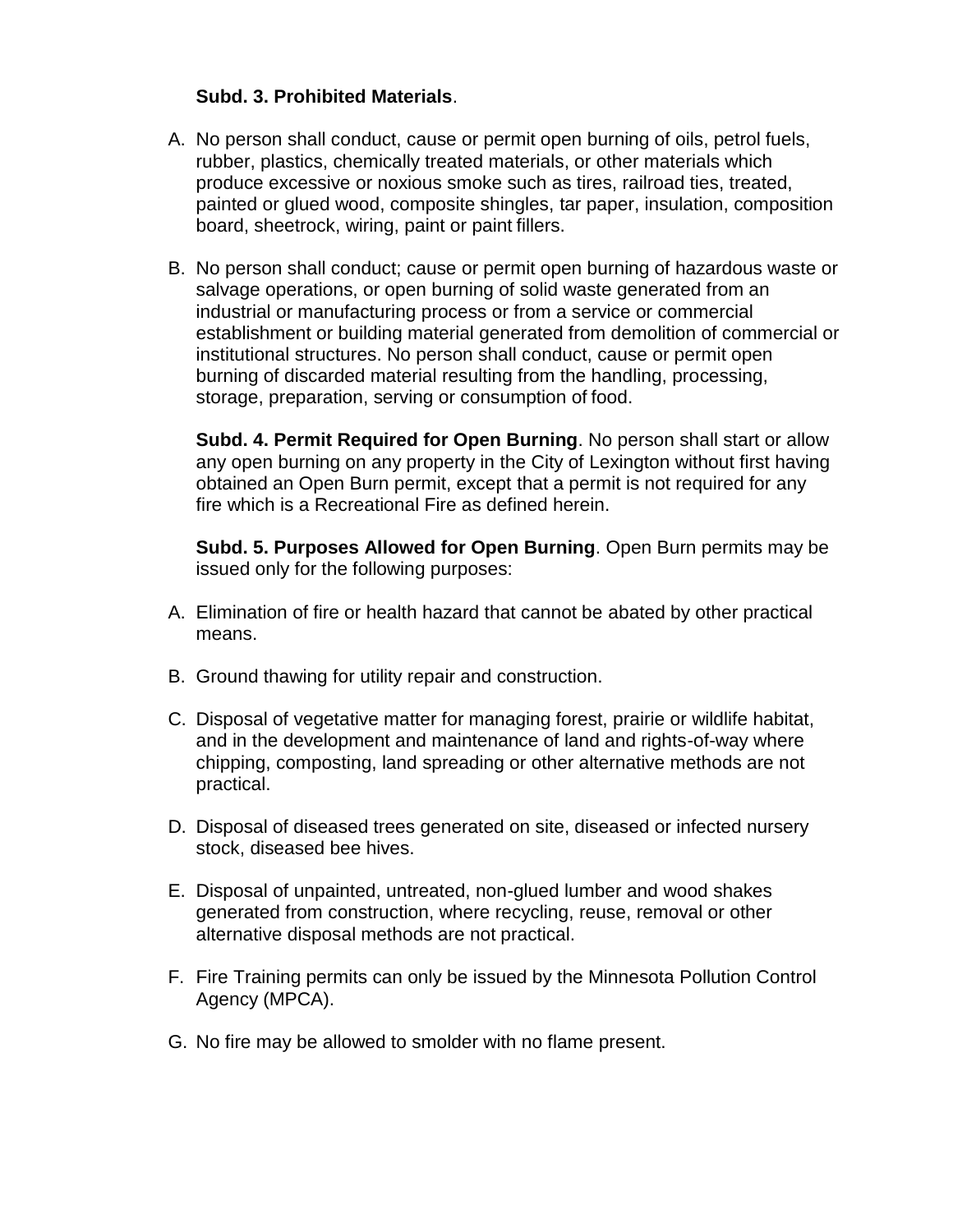#### **Subd. 6. Permit Application for Open Burning and Permit Fees**.

- A. Open Burning permits shall be obtained by making application on a form prescribed by the Department of Natural Resources (DNR) and MPCA and adopted by the City. The permit application shall be presented to the City Clerk or his/her designee for reviewing and processing said applications.
- B. An Open Burning permit shall require a non-refundable application fee. In the event the Open Burning permit application is approved, the permit fee shall be volume based. Application and permit fees shall be set annually by City Council resolution. However, the City Council may at other times amend its resolution setting the fees as it deems necessary. The fees established by City Council resolution shall continue to be the required fee until amended by a resolution.

**Subd. 7. Permit Process for Open Burning**. Upon receipt of the completed Open Burning permit application and permit fee, the City Clerk or his/her designee shall schedule a preliminary site inspection to locate the proposed burn site, draft a fire event safety plan, and note special conditions. The materials to be burned may then be piled for burning at which time a second inspection shall be scheduled to assess volume of material and associated fees, set dates and times of permitted burn and review fire safety considerations. Two days before burning, the permit holder shall notify the City of Lexington Fire Department of the proposed burn.

#### **Subd. 8. Permit Holder Responsibility**.

- A. Prior to starting an Open Burn, the permit holder shall be responsible for confirming that no burning ban or air quality alert is in effect. Every Open Burn event shall be constantly attended by the permit holder or his/her competent representative. The Open Burning site shall have available, appropriate communication and fire suppression equipment as set out in the fire safety plan. The Open Burn fire shall be completely extinguished before the permit holder or his/her representative leaves the site. It is the responsibility of the permit holder to have a valid permit, as required by this section, available for inspection on the site by the Fire Department, MPCA representative, and/or DNRForest Officer.
- B. The permit holder is responsible for compliance and implementation of all general conditions, special conditions and the burn event safety plan as established in the permit issued. The permit holder shall be responsible for All costs incurred as a result of the burn, including, but not limited to, fire suppression and administrative fees.